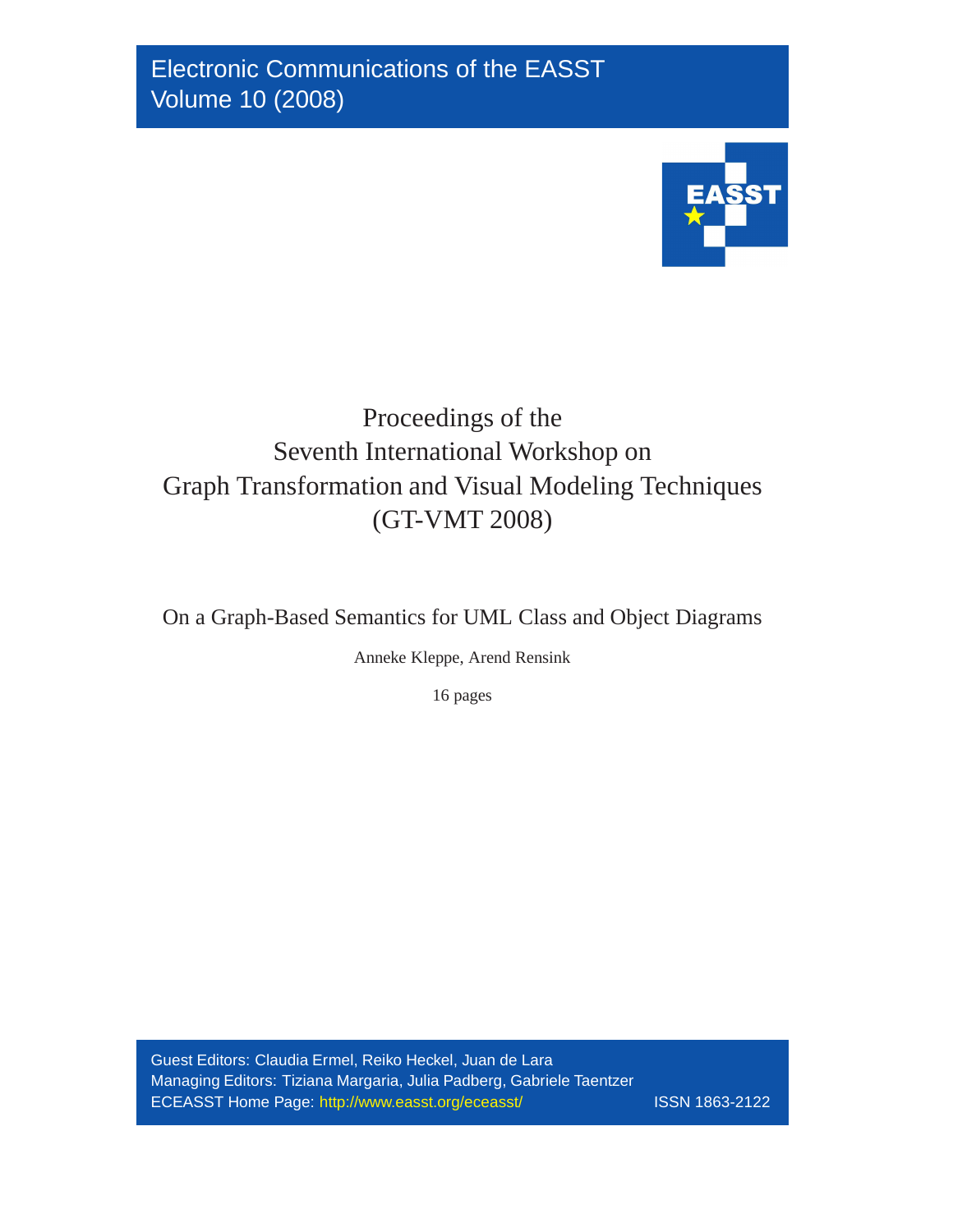



# **On a Graph-Based Semantics for UML Class and Object Diagrams**

#### **Anneke Kleppe, Arend Rensink**

[a.kleppe@utwente.nl,](mailto:a.kleppe@utwente.nl) [a.rensink@utwente.nl](mailto:a.rensink@utwente.nl) Department of Computer Science University of Twente, Enschede, The Netherlands

**Abstract:** In this paper we propose a formal extension of type graphs with notions that are commonplace in the UML and have long proven their worth in that context: namely, inheritance, multiplicity, containment and the like. We believe the absence of a comprehensive and commonly agreed upon formalisation of these notions to be an important and, unfortunately, often ignored omission. Since our eventual aim (shared by many researchers) is to give unambiguous, formal semantics to the UML using the theory of graphs and graph transformation, in this paper we propose a set of definitions to repair this omission. With respect to previous work in this direction, our aim is to arrive at more comprehensive and at the same time simpler definitions.

**Keywords:** UML, Class Diagram, Type Graph, Instance Graph, Graph Constraint

# **1 Introduction**

Software industry is showing an increasing interest in model-driven development. Indeed, we have little doubt that the future lies in higher-level models to take the place of code, in all but the most performance critical domains. With this trend, however, the *quality* of those models is of increasing importance. By this we do not mean the quality of the product being modelled (which obviously is the final consideration) but rather of the modelling paradigm. Good models may not guarantee good software, but on the other hand, a bad (ambiguous, inconsistent or unclear) model can never be expected to yield a good end product, in particular if the transformation from model to software is largely automatic.

The quality of models is determined by many aspects, among we believe *precision*, *consistency* and *completeness* to be paramount. The precision of a model corresponds to the lack of ambiguity, or in other words, the degree to which the model will be understood in exactly the same way by different persons and tools during the software development process. Consistency formally means the existence of an (i.e., at least one) instance, or implementation, of the model, whereas completeness means the inclusion of all relevant aspects, or (in other words) the ability to predict the behaviour of the system under all circumstances.

The above "quality criteria" have a clear, universally agreed-upon interpretation in the world of mathematics. To make the benefits of the mathematical interpretation available for everyday use in the world of software modelling, however, it is imperative that there be a translation from the latter to the former; in other words, a formal semantics of the modelling language. For instance, it is commonly agreed that a natural interpretation of (UML-type) diagrams is in terms of *graphs* — essentially, just nodes with connecting edges. Indeed, many authors use UML class (and object) diagrams claiming that they are representations of type graphs. Unfortunately, few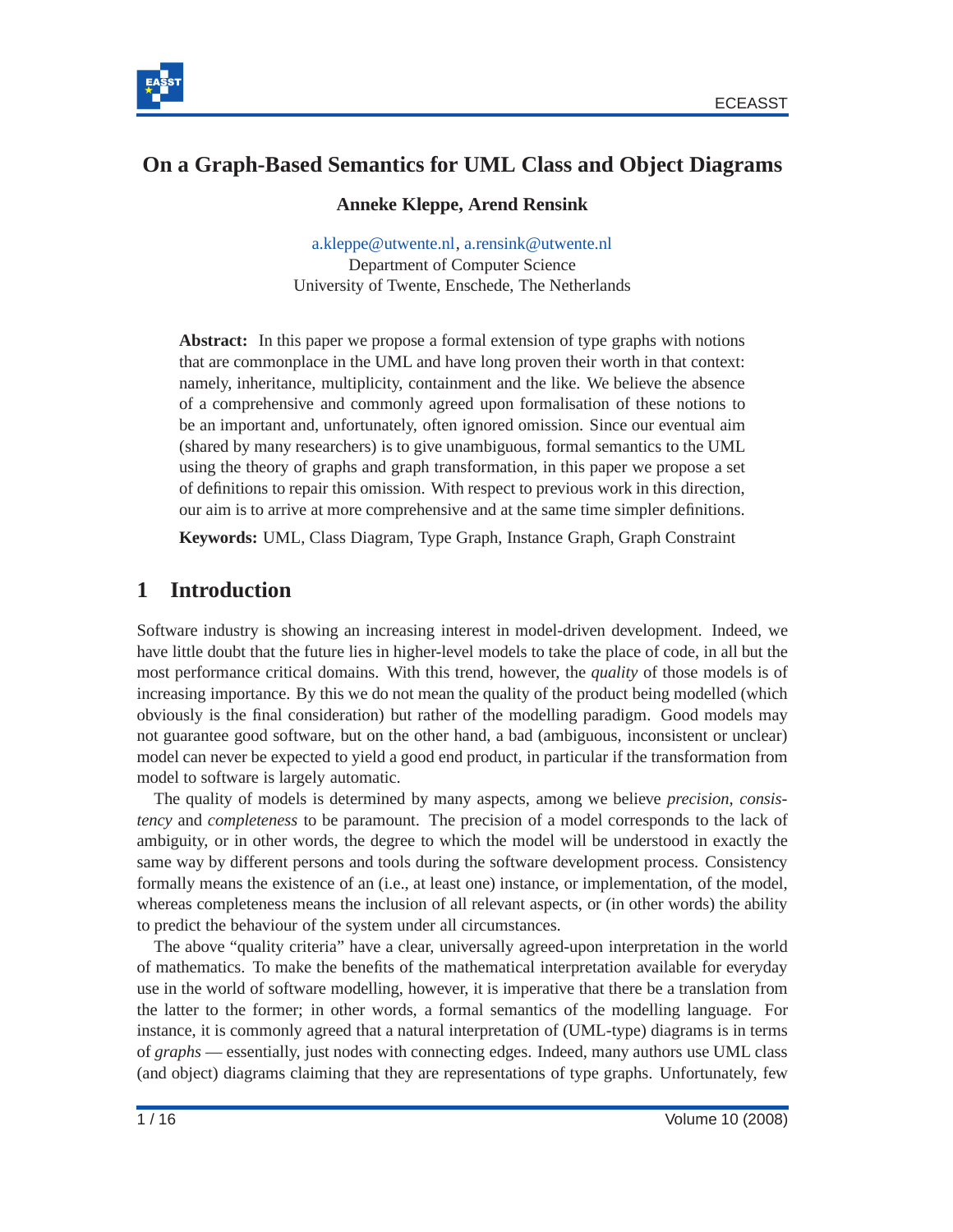

provide an actual formal underpinning of this claim, or when they do, the semantics covers only a relatively small part of UML; for instance,  $[BELTO4, LBE<sup>+</sup>07, KGKK02, TR05]$  $[BELTO4, LBE<sup>+</sup>07, KGKK02, TR05]$  $[BELTO4, LBE<sup>+</sup>07, KGKK02, TR05]$  $[BELTO4, LBE<sup>+</sup>07, KGKK02, TR05]$  $[BELTO4, LBE<sup>+</sup>07, KGKK02, TR05]$  $[BELTO4, LBE<sup>+</sup>07, KGKK02, TR05]$ . The most comprehensive is [\[VFV06\]](#page-16-1), but even there such basic notions as multiplicities are missing. We see the absence of a more complete semantics as an important and regrettable omission, although from a purely formal standpoint, there is little challenge in providing the necessary definitions. The aim of this work is to bridge the gap between pure formalism and practicality.

Like the papers cited above, in this paper we distinguish the type and instance levels, or in other words, type graphs and instance graphs. We see a type graph as an intensional definition of a set of instance graphs, namely, those instance graphs for which it is a correct type. Type graphs are then enriched with constraints that capture UML concepts such as bi-directional associations, multiplicities, collection types, inheritance, redefinition of associations, and composition relationships. In this, we have based ourselves on the (verbal) descriptions in the UML 2.0 specification [\[OMG05\]](#page-16-2).

In searching for the aforementioned balance between simplicity and expressiveness of the semantics, we have used the following guidelines:

- Instance graphs should be as simple and straightforward as we can make them, if necessary at the price of increasing their sizes. In other words, where there is a choice between enriching the formalism (resulting in more concise but more complex graphs) or using larger (sub-)graphs to encode complexity, we have tended to choose in favour of the latter.
- Type graphs should be as close to instance graphs as we can make them; the number of special features or decorations should be minimised.

We have achieved this by using the concept of a *graph constraint*, which is essentially a template for a logical formula on top of an ordinary (type) graph.

The remainder of this paper is structured as follows: after providing the basic definitions to set the stage in Section [2,](#page-2-0) we discuss the graph constraints in Section [3.](#page-7-0) We consider these to be the heart of our contribution. In Section [4](#page-11-0) we relate our constraints to the standardised UML concepts. Finally, in the conclusion (Section [5\)](#page-13-0) we come back to the above considerations and re-evaluate our choices.

Unfortunately, it is not possible to include the full set of definitions into this paper. A complete version can be found in [\[KR08\]](#page-15-3).

### <span id="page-2-0"></span>**2 Basic concepts**

**Names and namespaces.** UML is a visual language; its "sentences" are diagrams. However, a major part of any diagram is still text, and so we need conventions for visualising text inside diagrams. For this purpose, we define a set of *identifiers ID*, consisting of a *name* from a predefined universe *Name*, and a *namespace* from a set *NS*, defined as follows.

- An *identifier* is a pair  $\langle ns, name \rangle$  of a namespace *ns* and a name *name*;
- There is a *root* or *top* namespace ⊤ ∈ *NS*;
- For every  $ns \in NS$  and  $name \in Name$ , the identifier  $\langle ns, name \rangle$  is again a namespace.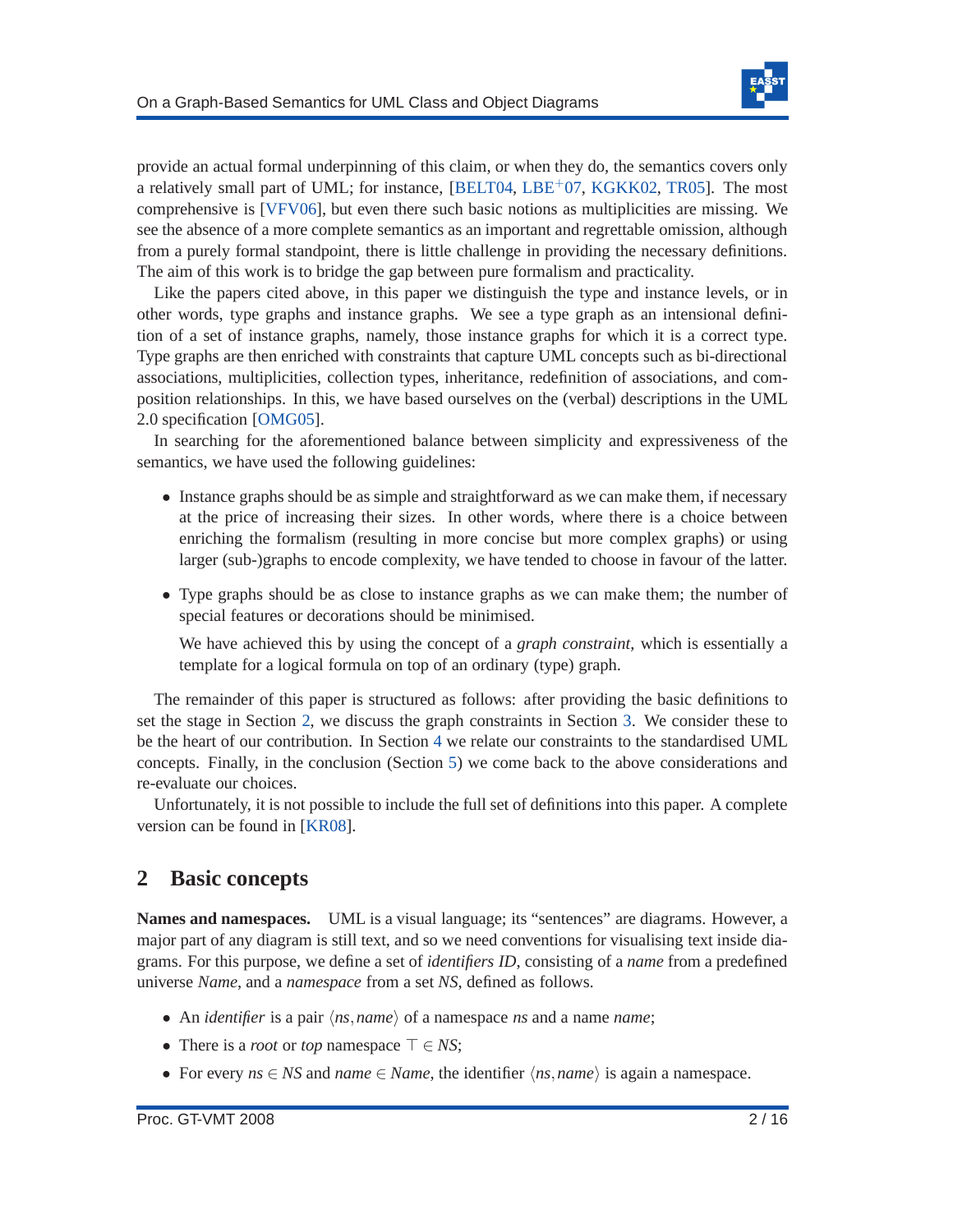

To *visualise* an identifier we use a well-known notation, which is less cumbersome than the angular brackets: the name space and name are separated by a dot, and the top namespace is omitted altogether. Thus,  $\langle ns, name \rangle$  is actually written *ns.name*.

For instance, the identifier a.name.space consists of the name space in the namespace a.name, which itself is an identifier with namespace a and name name. The identifier a, finally, consists of the name a in the top name space.

**Signatures and algebras.** For our definition of model we use the notion of attributed type graph, as defined in [\[EPT04\]](#page-15-4). The ingredients of this definition that are important here are:

- A collection of *data sorts Sort*, which are in fact identifiers (hence *Sort* ⊆ *ID*)
- A collection of *carrier sets Data*, partitioned into subsets for each of the sorts in *Sort*.

**Graphs.** One of the core concepts of this paper is that of *graphs*. We start by repeating the usual definition of a directed, multi-sorted graph.

**Definition 1** (graph) A *graph* is a tuple  $G = \langle Node, Edge, src, tgt \rangle$  where *Node* is a set of nodes, *Edge* a set of (directed) edges, and *src*,*tgt*: *Edge*  $\rightarrow$ *Node* are source and target functions, respectively.

Note that although this definition does not yet specify node or edge *labels*, the nodes and edges do have *identities*. In some circumstances it will be the case that  $Node, Edge \subseteq ID$  and the identities are actually meaningful to the reader; it then makes sense to include them in a visualisation of the graph. In particular, this is the case for *type graphs* — see below.

We will use two kinds of graph: instance graphs and type graphs. Both extend the notion of graph with some further structure. To start with instance graphs: these have an additional *labelling function* that associates an identifier with every node and edge. Furthermore, edges have *indices*, which are chosen from the set of natural numbers in such a way that the combination of source node, index and label together completely determine the edge.

<span id="page-3-0"></span>**Definition 2** (labelled graph) A *labelled graph* is a tuple  $IG = \langle Node, Edge, src, tgt, ix, lab \rangle$ where  $\langle Node, Edge, src, tgt \rangle$  is a graph and

- *ix* : *Edge*→Nat is an *indexing function* assigning a natural number to every edge;
- *lab*: (*Node*∪*Edge*)→*ID* is a *labelling* of nodes and edges;
- For  $e_1, e_2 \in Edge$ , if  $src(e_1) = src(e_2)$ ,  $ix(e_1) = ix(e_2)$  and  $lab(e_1) = lab(e_2)$ , then  $e_1 = e_2$ .

For a given node  $n \in Node$  and label  $a \in ID$ , the set of outgoing edges is defined by

 $out(n, a) = \{e \in Edge \mid src(e) = n, lab(e) = a\}.$ 

The indices assigned by the function *ix* are used for two purposes:

• To *distinguish* edges. Graphs may have distinct edges going out of the same node and bearing the same label, and even going to the same node (sometimes called parallel edges). These are useful to represent some UML concepts; in particular, ordered associations and bags. The indices serve to distinguish such edges, i.e., give them their own identity.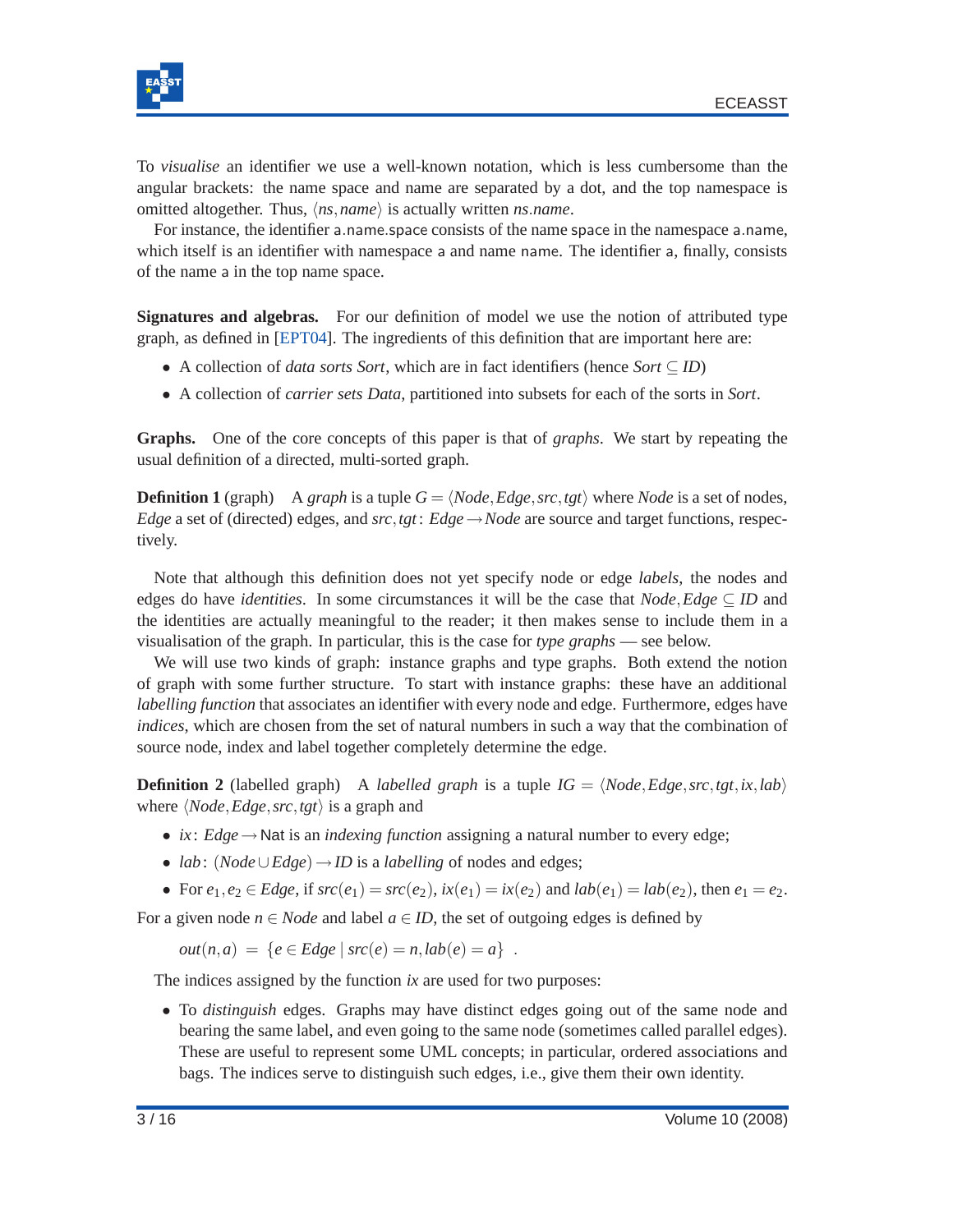

<span id="page-4-0"></span>

*Figure 1: Example graphical representation of a labelled graph*

• To *order* edges. One of the more powerful UML concepts is that of an ordered association; this does not only define a one-to-many relation between objects of one type to objects of another, but also establishes a local ordering over the set of (target) objects related to a single (source) object.

In contrast to edges, the encoding of node identities is not fixed by the above definition. It should, however, be understood that there is indeed some distinguishing mechanism, apart from the labelling function, that tells nodes apart. On the implementation level, for instance, this mechanism is typically based on memory addresses, or, for nodes in *Node* ∩ *Data*, by the data value. On the modelling level, the position within a diagram in principle suffices as the distinguishing mechanism. On the other hand, for ease of reference it is very common to use symbolic *names* for nodes. Thus, we arrive at a graphical representation of labelled graphs based on the following conventions:

- Nodes are drawn as boxes with inscribed labels. The labels are preceded by a colon  $(\cdot;\cdot)$ . In front of a colon, there may either be a symbolic name, which is in fact itself an element of *Name*, but which plays no role in the formal meaning of the graph and in fact has no counterpart in Definition [2;](#page-3-0) or, in the case of nodes that are actually data values, the string representation of the data value may be displayed. (We will see below that the label is typically the type, which for data values  $v \in Data$  is given implicitly by  $type(v)$ .)
- Edges are drawn as arrows with superimposed labels. The labels may be preceded by a number representing the edge index, separated from the label by a colon; in particular, this is necessary if there is more than one outgoing edge with that label and the numbering is needed to determine an ordering.
- As an important special case, edges pointing to nodes that are explicitly identified, either by data values or by symbolic names, may be represented by inscribed equations of the form "label =  $id$ " or "label: Type =  $id$ " instead of arrows.

Labelled graphs are used to represent concrete systems; in other words, they are on the level of individual programs or object diagrams. An example showing all of the graphical representation features is given in Figure [1.](#page-4-0) Here, y and z are symbolic names having no formal meaning within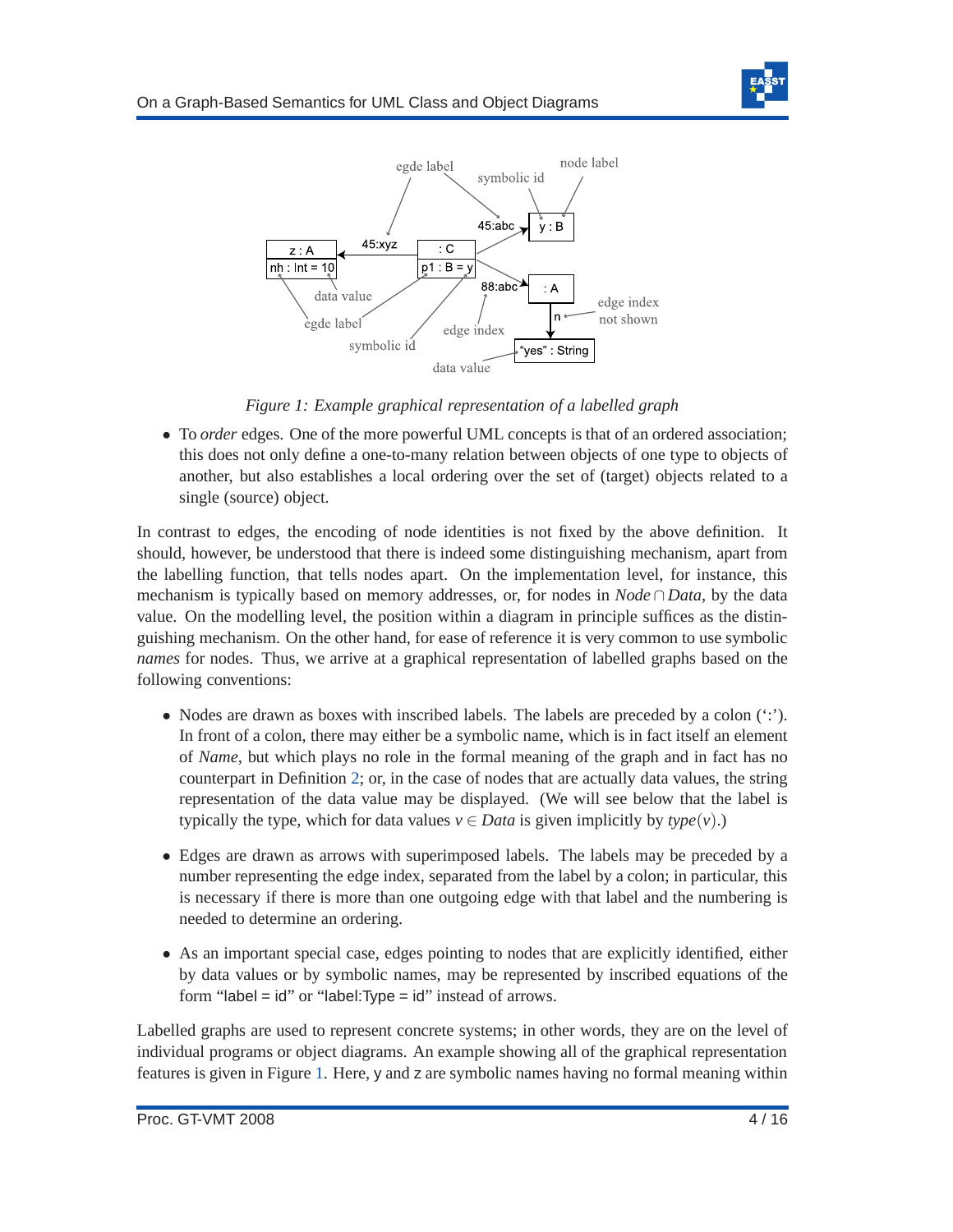

the graph, whereas 10 and "yes" are data values of type Int and String, respectively, and 88, 45 etc. are edge indices.

**Graph morphisms.** With respect to our aim of providing a sound and comprehensive formalisation of UML concepts, one aspect is not yet completely covered, namely the fact that node identities and edge indices are not uniquely determined by the diagrams. In this sense, the formal interpretation of the diagrams remains ambiguous.

The reason why we are nevertheless content with this solution is that this ambiguity is not harmful, because the choice in no way matters to the actual meaning. Put differently, it is allowed to abstract away from the precise identities, provided the nodes and edges remain distinguishable. The standard way to formalise this type of argument is by interpreting the structures under consideration — here, our graphs — *up to* or *modulo* some equivalence. In this particular case, the standard way to define an appropriate equivalence is through the notion of *graph isomorphism*.

**Definition 3** (graph (iso)morphism) Given two graphs *G*,*H*, a *morphism* from *G* to *H* is a pair of mappings  $f = (f_{Node}: Node_G \rightarrow Node_H, f_{Edge}: Edge_G \rightarrow Edge_H)$  such that

- Node and edge labels are preserved:  $lab_H \circ (f_{Node} \cup f_{Edge}) = lab_G$ ;
- Sources and targets are preserved:  $src_H \circ f_{Edge} = f_{Node} \circ src_G$  and  $tgt_H \circ f_{Edge} = f_{Node} \circ tgt_G$

*f* is an *isomorphism* if *fNode* and *fEdge* are bijective, i.e., provide a one-to-one mapping between *Node*<sub>*G*</sub> and *Node*<sub>*H*</sub>, resp. *Edge*<sub>*G*</sub> and *Edge*<sub>*H*</sub>. We write  $G \cong H$  (*G* is isomorphic to *H*) to denote that there is an isomorphism from *G* to *H*.

It is especially important to realise that (iso)morphisms are *not* required to either respect node identities or edge indices, symbolic names, or diagram layout.

For one particular purpose we will later on strengthen the requirements on morphisms, in such a way that the ordering on edge indices is sometimes required to be preserved; namely, when we use the index to reflect an ordering over the edges themselves.

**Type graphs.** For purposes of documentation, structuring and correctness, it is common to impose a discipline over labelled graphs, comparable to the grammar of programming languages, or more to the point here, comparable to a class diagram. In particular, we use a *type graph* to impose local constraints on the allowed labels and connections between edges and nodes, and associated *constraints* to impose other, more sophisticated or less local, properties.

**Definition 4** (type graph) A *type graph* is a tuple  $TG = \langle NType, ET, get, int \rangle$  where

- 1. *NType* ⊆ *ID* is a set of *node types* and  $EType \subseteq ID$  a set of *edge types*;
- 2. h*NType*,*EType*,*src*,*tgt*i is a graph, with *NType* as node set and *EType* as edge set, such that  $src(e) = ns(e)$  for any  $e \in EType$ ;
- 3. *inh*  $\subseteq$  *NType*  $\times$  *NType* is a reflexive partial ordering relation expressing that some node types *inherit* from others. (Reflexivity here means that *T inh T* holds for all node types  $T \in NType$ .)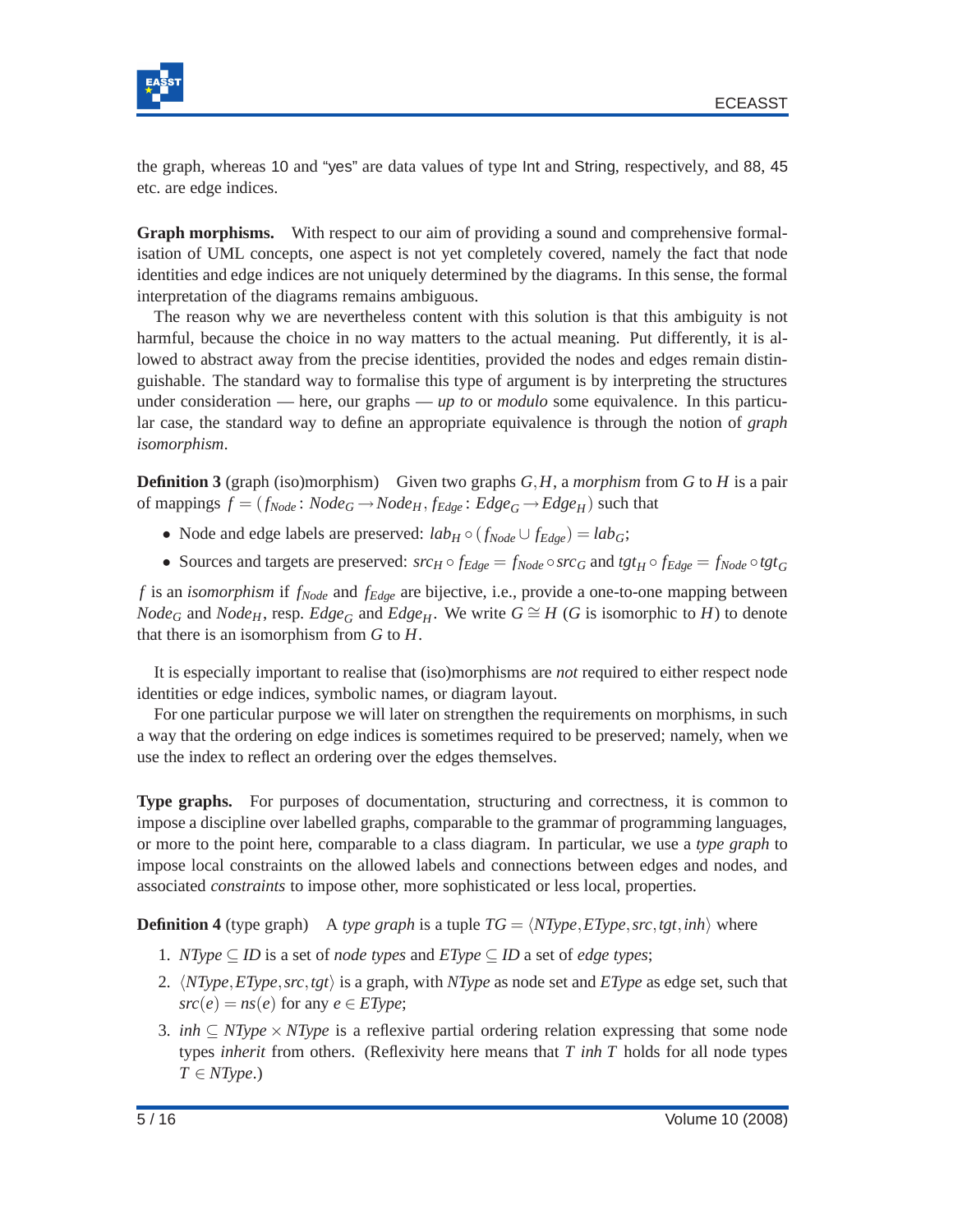



*Figure 2: Example type graph*

<span id="page-6-0"></span>We typically use capital letters  $(T, E)$  to range over node and edge types.

The condition on the source function of edges (clause 2 in the definition) states that the source type of an edge is at the same time its name space. Since edge types are identifiers and identifiers are pairs of names and namespaces, it follows that edge types are uniquely determined by their source type and name. This setup allows us to use edge types with the same name, but only for distinct source types — which is consistent with the situation in most, if not all, object-oriented paradigms.

Also note that *inh* is a partial order, but not necessarily a forest: this implies that a node type can extend more than one other node type (in common terminology, our type graphs support multiple inheritance). At the same time, the partial order nature of *inh* implies that there can be no inheritance cycles.

For "node type" in the definition above, one may for most purposes read "class;" the only difference is that the node types typically include data sorts. We say that *TG builds on* a signature if *Sort* ⊆ *NType*.

A visual representation of a type graph can be given by drawing every node type as a box with the type identifier inscribed, every edge type as a "normal" arrow with the edge name as label, and every extension (i.e., from *ext*, not *inh*!) as an unlabelled arrow with triangular arrow head. Figure [2](#page-6-0) shows an example type graph. This is very close to the traditional class diagram view, except that the data sorts are not treated as special cases (i.e., data type attributes are not distinguished from associations).

**Typing and instance graphs.** The meaning of a type graph is defined by the set of its (correctly typed) instances.<sup>[1](#page-6-1)</sup> The idea is that the instances of a type graph *TG* are labelled graphs with labels chosen from the types of *TG*, and consistent with the graph structure of *TG* modulo inheritance. To formalise it, we use the following auxiliary notation for arbitrary nodes *n* and node types *T*, resp. edges *e* and edge types *E*:

$$
n:T \quad :\Leftrightarrow \quad lab(n) \text{ in } n \in \mathbb{Z} \quad \text{else}
$$
\n
$$
e:E \quad :\Leftrightarrow \quad lab(e) = E \quad .
$$

In words, *n*:*T* expresses that the label of the node *n* (in the instance graph under consideration) is a node type that inherits from *T*. Note that it follows that, for a given *n*, there can easily be more than one node type *T* such that *n*:*T*, ranging from  $T = lab(n)$  to all generalisations of *T*. On the other hand, in case of edges,  $e$ :*E* expresses that  $lab(e)$  is *exactly* the edge type *E*.

<span id="page-6-2"></span><span id="page-6-1"></span><sup>1</sup> Strictly speaking, the meaning is defined by the *category* of instances and valid morphisms: as mentioned above, in one case we need to impose additional requirements on the morphisms rather than the graphs.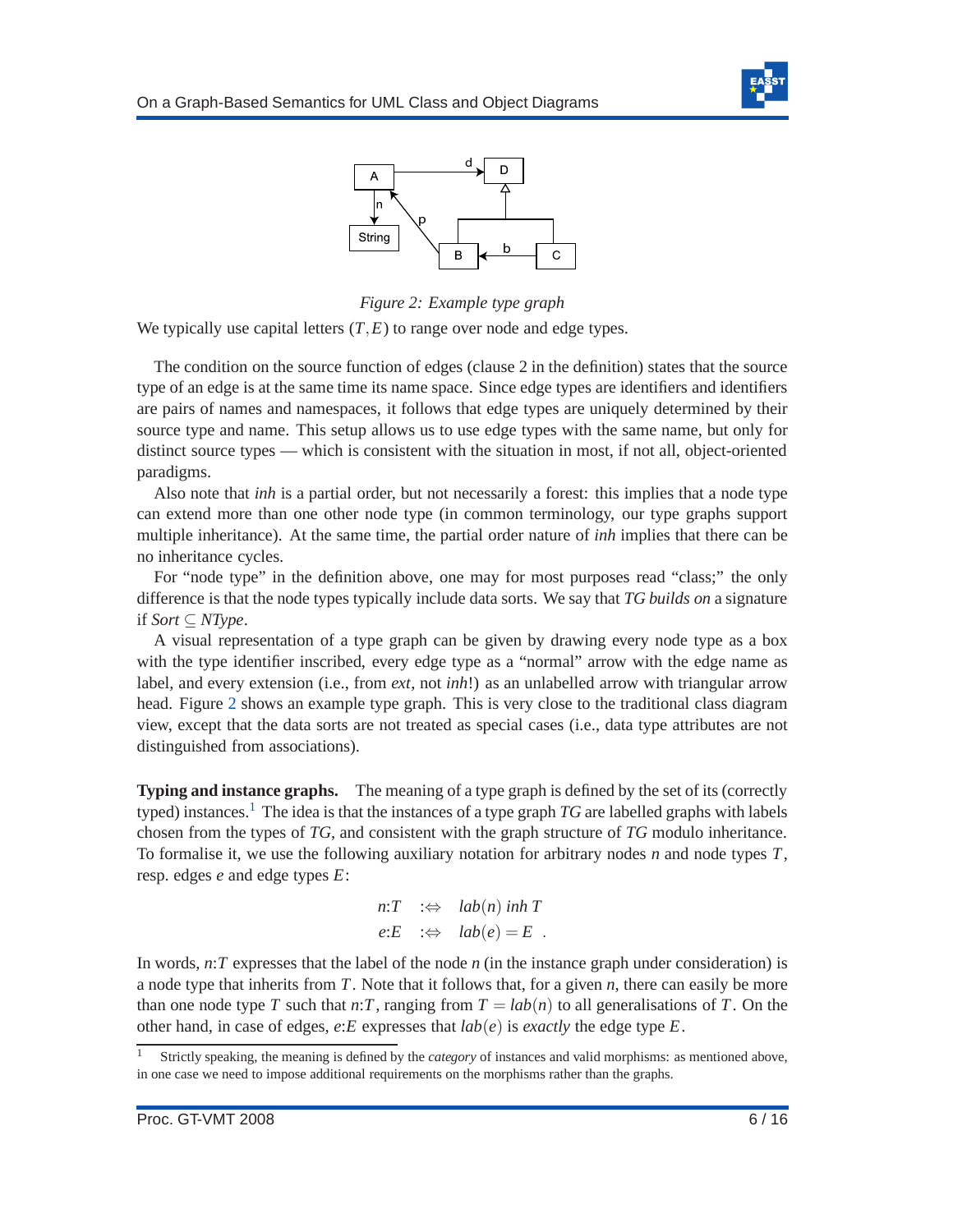



**Definition 5** (instance graph) Let *TG* be a type graph. A labelled graph *IG* is *typed by TG*, or an *instance graph of TG*, if for every node  $n \in Node$  and every edge  $e \in Edge$ :

- $lab(n) \in NType$  and  $lab(e) \in EType$ ;
- $src(e): src(lab(e))$  and  $tgt(e):tgt(lab(e)).$

The set of instance graphs of *TG* is denoted *Inst*[*TG*] (but see Footnote [1\)](#page-6-1).

For instance, the labelled graph in Figure [1](#page-4-0) is *not* an instance graph of the type graph in Figure [2,](#page-6-0) since it contains several edge labels that are not present in the type graph.

### <span id="page-7-0"></span>**3 Constraints**

The concepts introduced in the previous section are, in the sense of existing graph theory, straightforward; in fact, the only non-standard concepts are the structure we have chosen for identifiers, and the fact that we are using indexed edges in labelled (instance) graphs. In this section, we introduce a way to enrich type graphs, and so constrain the set of valid instance graphs, in ways that formalise the concepts found in UML.

First of all, we give a general definition of a *constraint set* over a graph; then, we define a series of special types of constraints tuned towards UML concepts.

**Definition 6** (graph constraint) Let *TG* be a type graph. A *constraint set over TG* is a tuple  $\langle Con, sat \rangle$  where *Con* is a set of *graph constraints*, and *sat*  $\subseteq$  *Inst*[*TG*]  $\times$  *Con* is a *satisfaction relation* over the instances of *TG*. We denote *IG sat c* to denote that an instance graph *IG* satisfies a constraint *c*.

This definition only specifies that a graph constraint is something for which there exists an interpretation, expressed in terms of the graphs that satisfy the constraint. The interpretation is embodied in the satisfaction relation, *sat*. The real question is how *sat* is defined. By combining type graphs with a constraint set, we arrive at the concept of a *model*, which is our equivalent to a UML class diagram.

<span id="page-7-1"></span>**Definition 7** (model) A *model* is a pair  $Mod = \langle TG, Con \rangle$  where *TG* is a type graph, and *Con* is a constraint set over *TG*, consisting of constraints of the types listed below.

The main contribution of this work, apart from the selection of the appropriate type and instance graph definitions, lies in the definition of a number of useful graph constraint "templates" and the corresponding satisfaction relations. The constraints can be subdivided into a number of categories, listed in Table [3.](#page-8-0) In this workshop paper, we can only discuss a few of the templates in detail; the report version [\[KR08\]](#page-15-3) contains the complete list, in the same style as the ones reported here.

#### **3.1 Association constraints: Bidirectionality**

Associations in UML class diagrams have the property that they can (in principle) be traversed in either direction. Moreover, in general the ends of an association can have their own names. This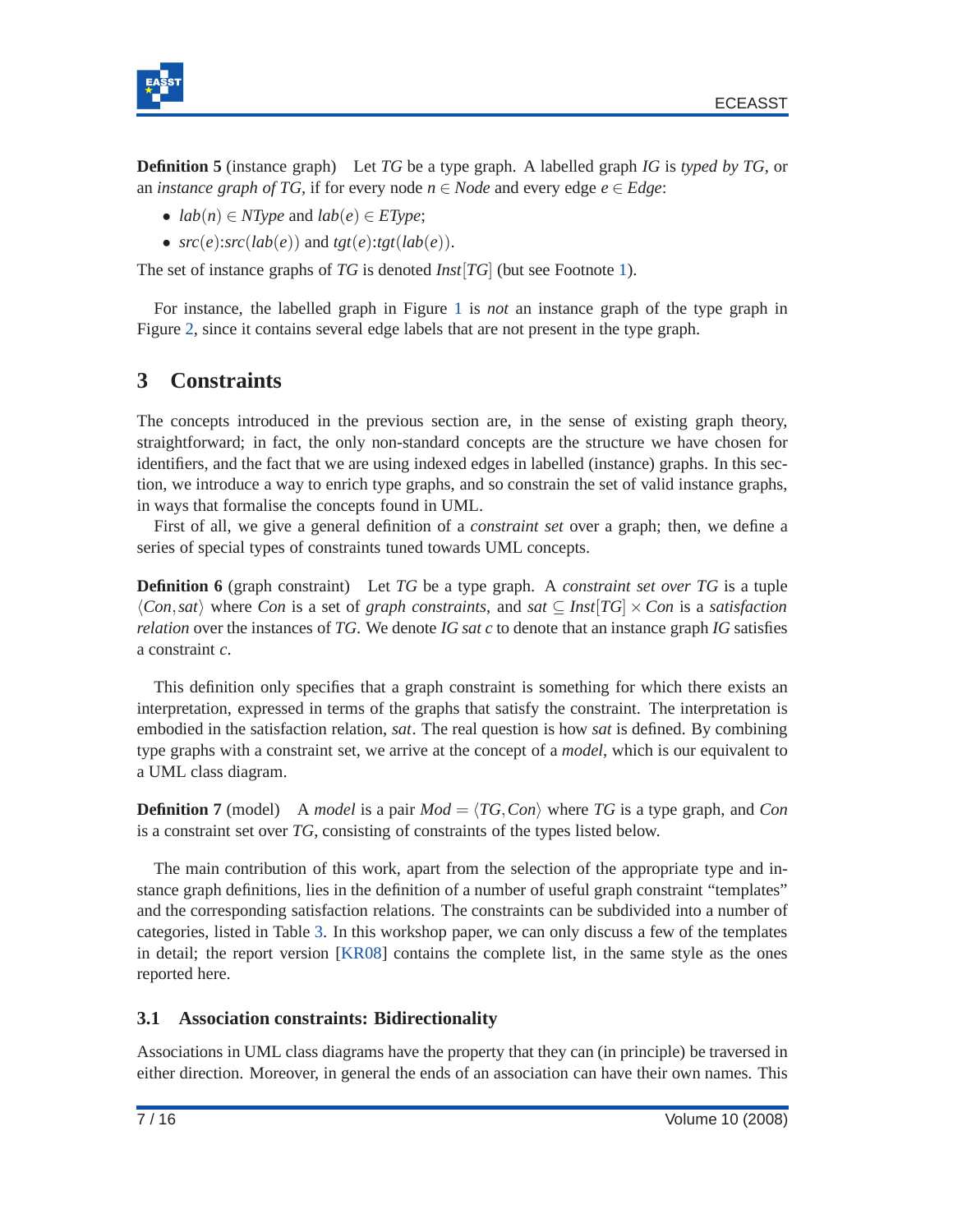

|  |  | Table 3: A classification of constraints |  |  |
|--|--|------------------------------------------|--|--|
|--|--|------------------------------------------|--|--|

<span id="page-8-0"></span>

| Category       | <b>Constraints</b>                                     |
|----------------|--------------------------------------------------------|
| Node type      | Abstractness                                           |
| Association    | Bidirectionality, Multiplicities, Indexing, Uniqueness |
| Containment    | Acyclicity, Unsharedness                               |
| Specialisation | Subsetting, Redefinition, Union                        |
| General        | OCL.                                                   |

is in contrast to the graphs of this paper, where edges are unidirectional. To model bidirectional associations, we therefore need *two* edges, one for either direction, which *oppose* each other.

**Definition 8** (bidirectionality constraint) Let *TG* be a type graph. A *bidirectionality constraint* over *TG* is a pair oppose(*D*,*E*) where *D*,*E*  $\in$  *EType* are edges in *TG*, such that  $src(D) = \text{tgt}(E)$ and  $tgt(D) = src(E)$ . Satisfaction is defined for all  $G \in Inst[TG]$  by

$$
G \text{ sat oppose}(D, E) \implies \forall n_1 \text{ : } src(D), n_2 \text{ : } tsr(D). \quad |\{d \in out(n_1, D) \mid \text{tgt}(d) = n_2\}| =
$$
  
 
$$
|\{e \in out(n_2, E) \mid \text{tgt}(e) = n_1\}|.
$$

Figure [4](#page-8-1) gives an example of a bidirectionality constraint. The type graph (left hand side) has an associated constraint oppose(B.c,C.b), visualised as a two-headed arrow. The centre graph does not satisfy this constraint, as there is a C.b-typed edge without an opposing B.c-typed one. In the right hand side graph this is repaired, so that this graph is a valid instance of the (enriched) type graph.

#### **3.2 Association constraints: Indexing**

type graph

To capture the notion of an *ordered collection* from class diagrams, we need to formalise what it means for a set of graph nodes to be ordered. To capture this correctly is actually quite involved, even though it is conceptually straightforward. Here we make use of the edge indices that are part of the instance graphs (see Definition [5\)](#page-6-2): if an edge type is declared as indexed, the edge indices have to be picked from a consecutive range from 1 upwards; and moreover (in fact, more importantly), morphisms are required to respect the edge indices.

<span id="page-8-1"></span>**Definition 9** (indexing constraint) Let *TG* be a type graph. An *indexing constraint* over *TG* is a predicate indexed(*E*), with  $E \in EType$ . Satisfaction is defined for all  $G \in Inst[TG]$  and all

invalid instance graph

valid instance graph



*Figure 4: Example type graph modelling bidirectional edges.*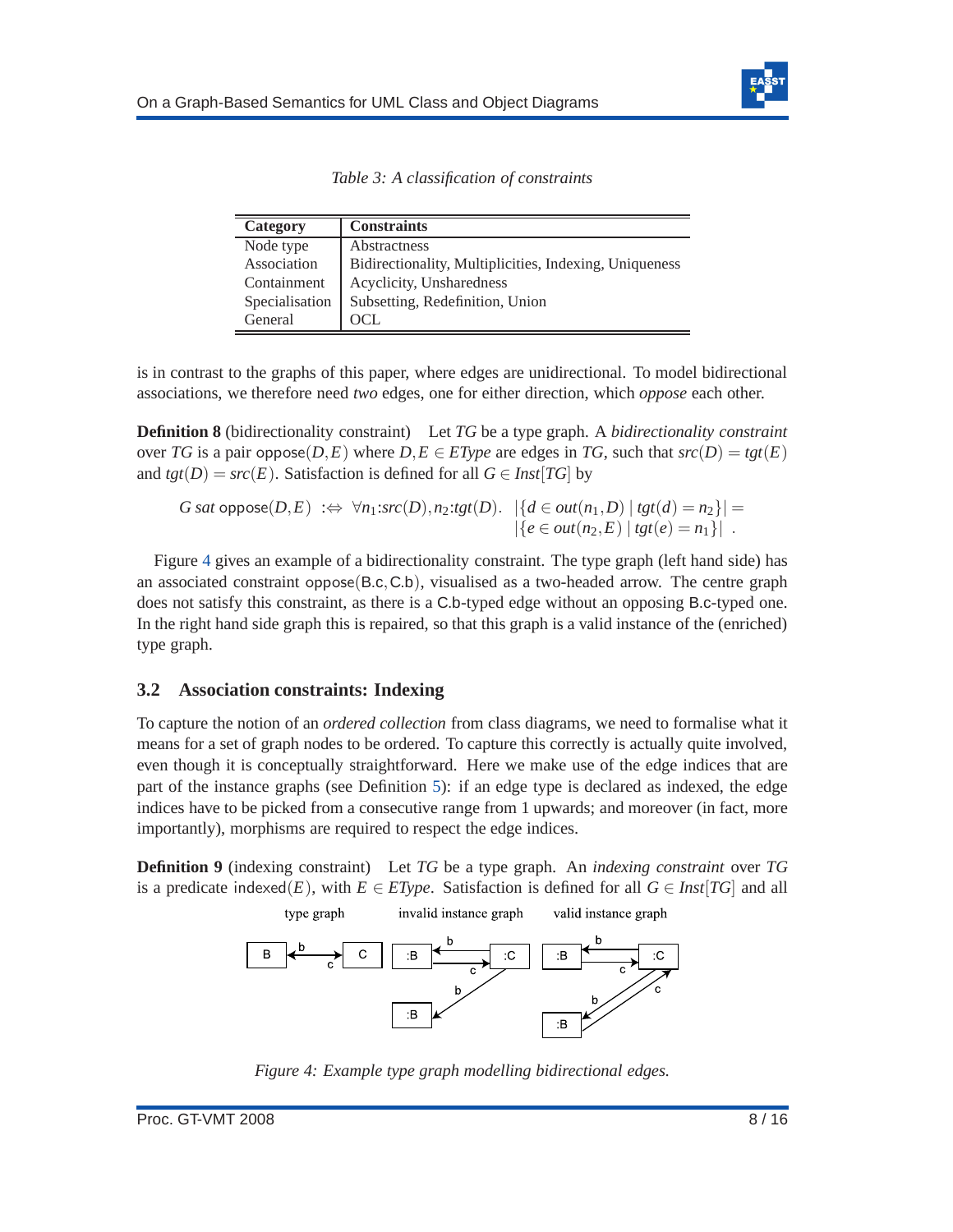<span id="page-9-0"></span>



*Figure 5: Example type graph with an indexing constraint*

morphisms *f* between instance graphs  $G, H \in \text{Inst}[TG]$  by

*G sat* indexed(*E*) :⇔  $\forall n:src(E), \forall e \in out(n, E)$ . 1 ≤ *ix*(*e*) ≤ |*out*(*n*,*E*)|  $f$  *sat* indexed(*E*) : $\Leftrightarrow \forall e : E \Rightarrow ix(f_{Edge}(e)) = ix(e)$ .

Figure [5](#page-9-0) gives an example of an indexing constraint. The type graph (left hand side) has an associated constraint indexed( $(C.b)$ , visualised by the annotation {indexed} near the arrow head. The centre graph does not satisfy this constraint, as it has two outgoing C.b-typed edges with indices {54,129}, which do not form a consecutive range. This is repaired in the right hand side graph. More importantly, where ordinarily the right hand side graph would be considered symmetric (having two interchangeable B-typed nodes), this is no longer true in the presence of the indexing constraint: the symmetry (formally, an isomorphism from the graph to itself) maps  $(n, C.b, 1)$  to  $(n, C.b, 2)$  (where *n* is the C-typed node in the graph) and hence does not satisfy the constraint, since it does not preserve edge indices.

#### **3.3 Containment constraints: Acyclicity and unsharedness**

Another notion from UML class diagrams that has proved to be quite useful in practice is that of *aggregation* or *containment*. Whereas ordinary edges may impose an arbitrary structure on the nodes they connect, containment is intended to reflect a hierarchy of things. Therefore, when edges in a type graph are declared to be acyclic, the intention is that the edges in the corresponding instance graphs do not form a cycle.

This type of constraint is in fact quite powerful if the edge types in the hierarchy do form a cycle *in the type graph*. In that case, there could in principle be instance graphs with arbitrarily large cycles, all of which are ruled out by a single acyclicity constraint. From this it can be seen that the acyclicity constraint is a non-local property, and hence outside the class of first-order logic.

**Definition 10** (acyclicity constraint) Let *TG* be a type graph. An *acyclicity constraint* over *TG* is a tuple acyclic( $E_1, \ldots, E_n$ ) where  $E_1, \ldots, E_n \in EType$  is a collection of edge types. Satisfaction is defined for all  $G \in \text{Inst}[TG]$  by

*G sat* acyclic( $E_1, ..., E_n$ ) :⇔ {*e*: $E_i | 1 ≤ i ≤ n$ } is cycle free.

Figure [6](#page-10-0) shows an example of an acyclicity constraint. The type graph (left hand side) has an associated constraint  $a$ cyclic $(C.b, B.c)$  visualised by diamond-shaped decorations at the sources of the edge types. (This visualisation always specifies a *single* acyclicity constraint, consisting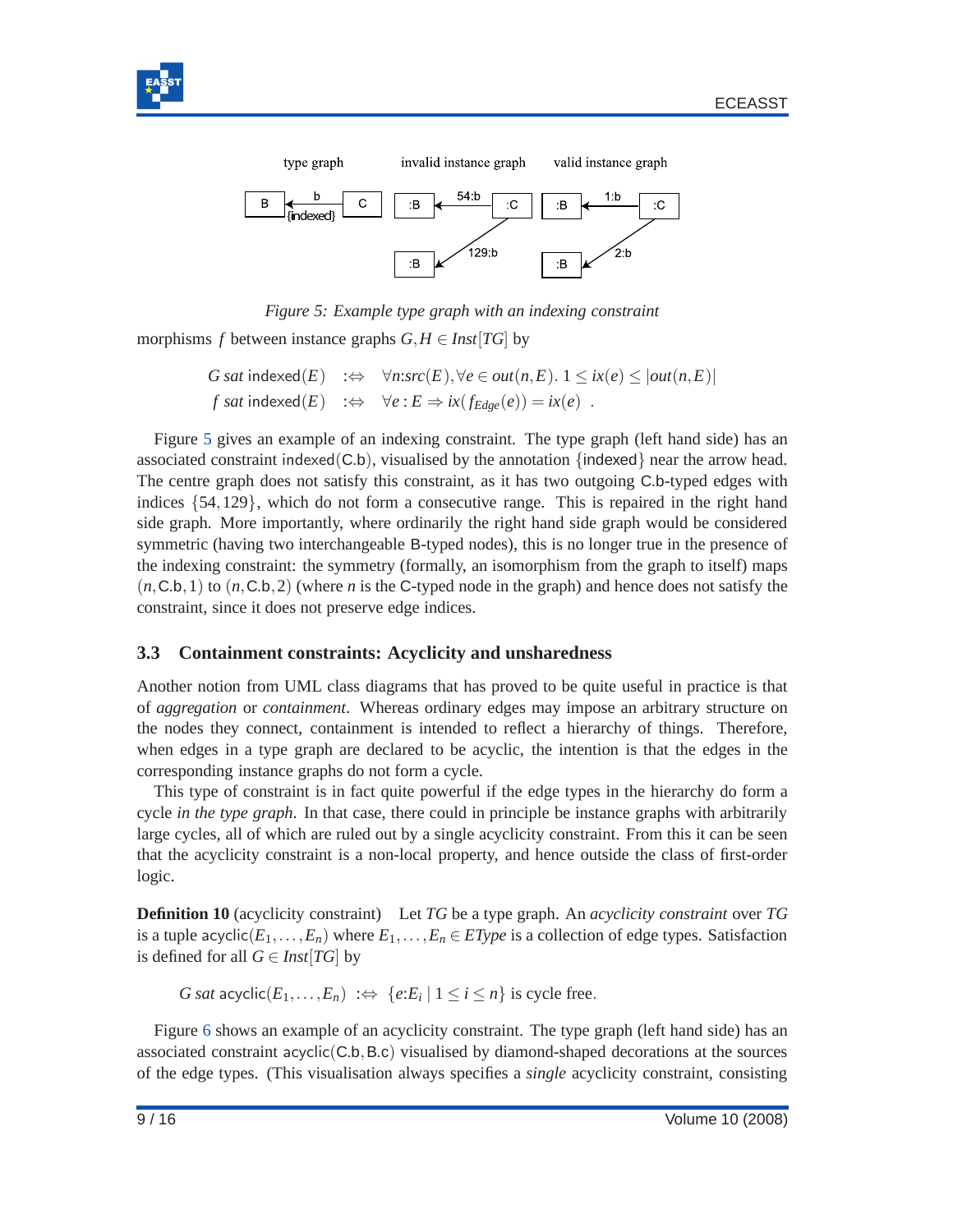

<span id="page-10-0"></span>

*Figure 6: Example type graph showing an acyclicity constraint.*

of all diamond-decorated edge types. The case where a node or edge type can in principle be part of distinct acyclic-hierarchies cannot be visualised without adding further distinguishing information to the diamonds, for instance in the form of identifiers.) The centre graph of Figure [6](#page-10-0) shows a small instance of such a cycle; hence this graph violates the constraint. In the right hand side graph this is repaired, so that this is a valid instance of the (enriched) type graph.

The acyclicity constraint guarantees the absence of cycles (as its name suggests), but it does *not* guarantee the absence of sharing; in other words, on its own it is not certain that the structure imposed by acyclic edges is a forest. To complement this, we also introduce a constraint that specifies the absence of sharing; as will see, the UML *composite* is a combination of acyclicity and unsharedness. For an example unsharedness constraint, we refer to the technical report.

**Definition 11** (unsharedness constraint) Let *TG* be a type graph. An *unsharedness constraint* over *TG* is a tuple unshared $(E_1, \ldots, E_n)$ , where  $E_1, \ldots, E_n \in EType$ . Satisfaction is defined for all  $G \in \text{Inst}[TG]$  by:

 $G$  sat unshared $(E_1,\ldots,E_n) \; : \Leftrightarrow \; \forall d{:}E_i,e{:}E_j.\; tgt(d) = tgt(e) \Rightarrow d = e$  .

#### **3.4 Specialisation constraints: Redefinition**

We have included node type inheritance as a basic notion in type graphs, reflecting the common concept from UML and other object-oriented settings. For edges, on the other hand, although there is likewise a notion of specialisation, but no single commonly accepted way to capture this. Instead, UML knows several ways to define specialisation-like relationships between edges, which we here formalise through edge type constraints.

These can be categorised as *subset*, *redefinition* and *union* constraints. The only type we discuss in this paper is redefinition; for the others see the technical report. Redefinition imposes a kind of "subtype" relation over edges, such that the supertype is overridden by the subtype. More precisely, if an edge type *D* redefines another type *E*, then a node of *D*'s source type may no longer have an outgoing *E*-type edge — instead, this should be a *D*-type edge.

**Definition 12** (redefinition constraint) Let *TG* be a type graph. A *redefinition constraint* over *TG* is a pair redefine(*D*,*E*), where  $D$ ,*E*  $\in$  *EType* are edges in *TG*, such that  $src(D)$  *inh*  $src(E)$ and *tgt*(*D*) *inh tgt*(*E*). Satisfaction is defined for all  $G \in \text{Inst}[TG]$  by:

*G sat* redefine( $D, E$ ) : $\Leftrightarrow \text{#e: } E$ . *lasrc*(*e*):*src*(*D*) .

Figure [7](#page-11-1) shows an example of a redefinition constraint. The type graph (left hand side) has an associated constraint redefine(F.b, A.d), visualised by the annotation  ${redefines}$  at the arrow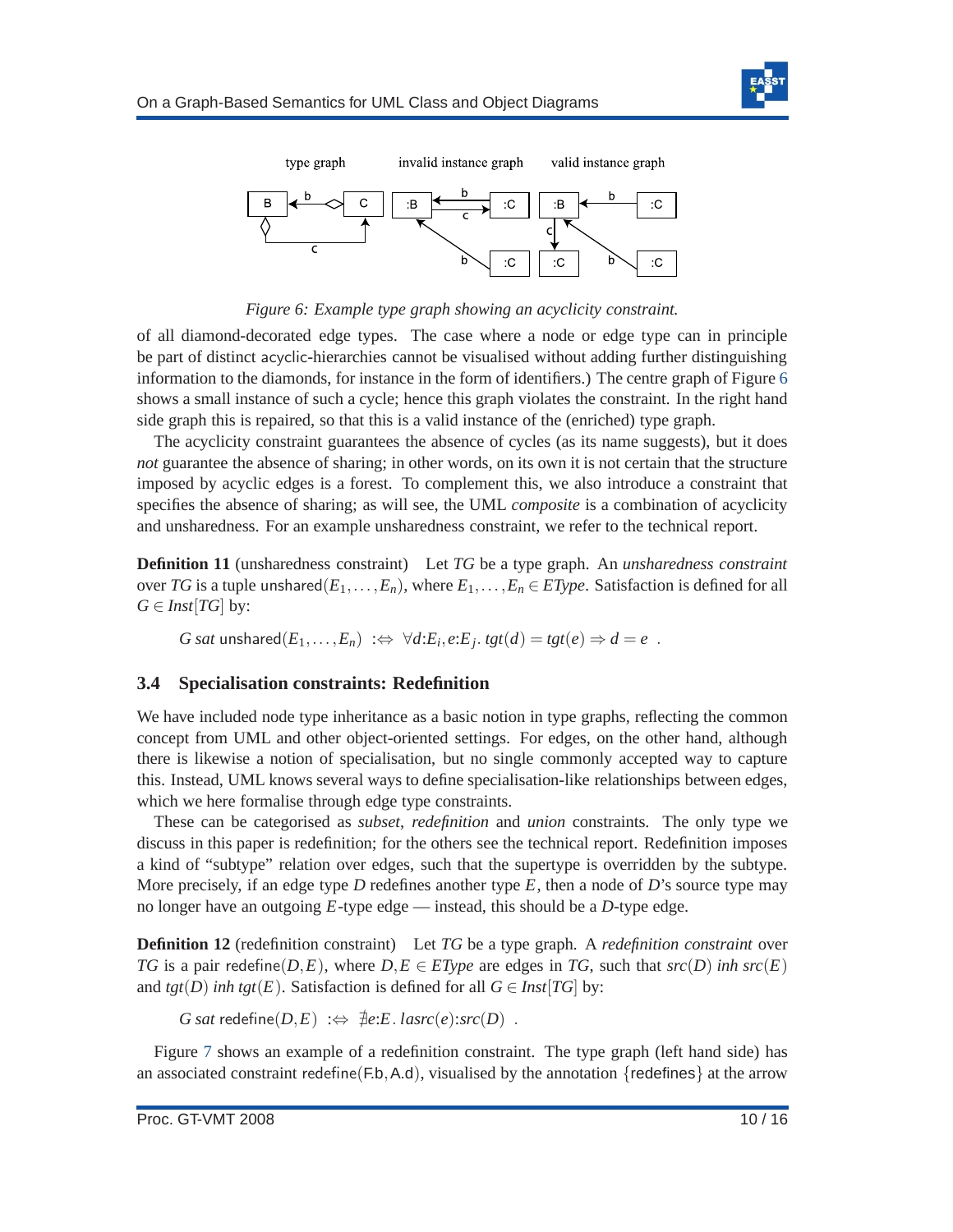<span id="page-11-1"></span>



*Figure 7: Example type graph with a redefinition constraint*

head. The centre graph does not satisfy the constraint, since there is an A.d-type edge going out of an F-type node. In the right hand side this is repaired, by changing the offending edge into an F.b-type; as a result, this instance graph satisfies the redefinition constraint.

# <span id="page-11-0"></span>**4 UML Semantics**

In this section, we will apply the general framework introduced above to UML class and object diagrams, thus providing a formal, graph-based semantics for these diagrams.

**Class and object diagrams.** The formal meaning of a UML class diagram is that it is a model. An overview of the mapping of UML class diagram concepts to the concepts in our framework can be found in Table [9.](#page-12-0) The model's type graph can be easily recognized: each class in the diagram is a node and each directed association is an edge. Non-directed associations translate to pairs of edges with a bi-directionality constraint, where the edge labels correspond to the names of the association ends.

Most of the constraint types in our graph-based framework can also be easily recognized in a class diagram, for instance a bidirectionality constraint is shown in a class diagram in the same manner as we have shown in Figure [4.](#page-8-1)

*Table 8: Summary of all constraints — including those that are omitted from this workshop version; see the full report [\[KR08\]](#page-15-3). (Notation:*  $\vec{E} = E_1 \cdots E_n$ )

 $a$ bstract(*T*)  $\exists n \in Node_G$ .  $lab(n) = T$  $oppose(D, E) \forall n_1: src(D), n_2: tgt(D).$  $|\{d \in out(n_1, D) \mid \text{tgt}(d) = n_2\}| = |\{e \in out(n_2, E) \mid \text{tgt}(e) = n_1\}|$  $mult(E, \mu) \forall n: src(E). |out(n, E)| \in \mu$  $indexed(E)$  ∀*n:src*(*E*), ∀*e* ∈ *out*(*n*,*E*). 1 ≤ *ix*(*e*) ≤ |*out*(*n*,*E*)|  $\forall e : E \Rightarrow ix(f_{Edge}(e)) = ix(e)$ unique(*E*) ∀*n*:*src*(*E*).∀*e*1,*e*<sup>2</sup> ∈ *out*(*n*,*E*).*tgt*(*e*1) = *tgt*(*e*2) ⇒ *e*<sup>1</sup> = *e*<sup>2</sup> acyclic $(\vec{E})$   $\{e\mathpunct{:}E_i \mid 1 \leq i \leq n\}$  is cycle free  $\forall d$ : $E_i, e$ : $E_j$ .  $tgt(d) = tgt(e) \Rightarrow d = e$ subset(*D*,*E*) ∀*d*:*D*. ∃*e*:*E*. *src*(*e*) = *src*(*d*)∧*tgt*(*e*) = *tgt*(*d*)  $\text{redefine}(D, E) \neq e: E \cdot \text{laser}(e): src(D)$  $\nu$ **union**(*D*, $\vec{E}$ ) ∀1 ≤ *i* ≤ *n* : subset(*E*<sub>*i*</sub>,*D*) ∧  $∀d:D. \exists 1 \leq i \leq n, e : E_i. \, src(e) = src(d) \land \t{tgt(e')} = \t{tgt(e)}$  $\text{ocl}(\phi)$   $G \models ||\phi||$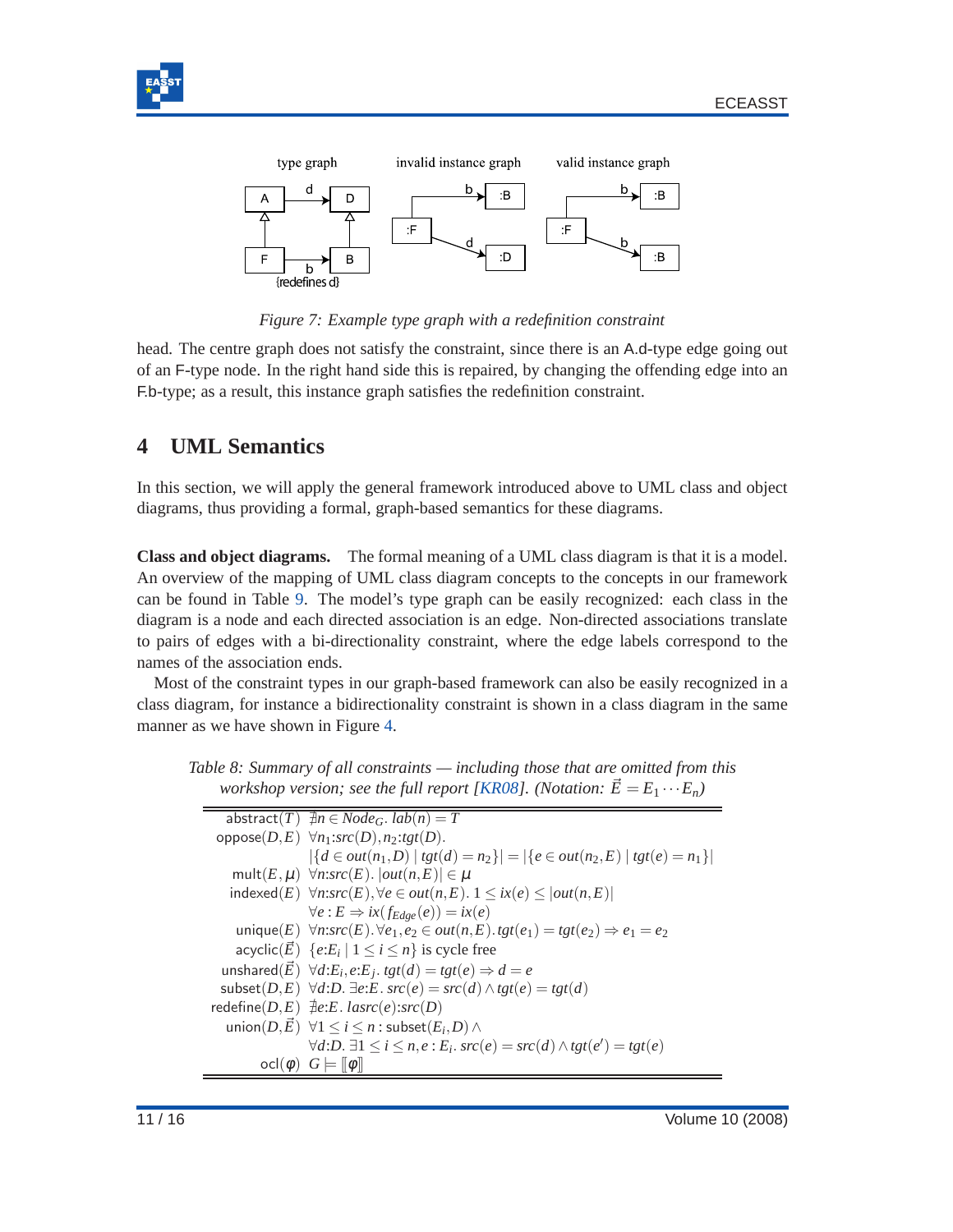

<span id="page-12-0"></span>

| Category       | <b>UML</b> class diagram      | <b>Graph model</b>                    |  |
|----------------|-------------------------------|---------------------------------------|--|
| General        | class                         | type node                             |  |
|                | primitive type attribute      | type edge E with $tgt(E) \in Sort$    |  |
|                | non-primitive type attribute  | type edge E with $tgt(E) \notin Sort$ |  |
| Association    | directed association          | type edge                             |  |
|                | non-directed/bi-directional   | pair of type edges with oppose        |  |
|                | multiplicity                  | mult-constraint                       |  |
|                | set (default for mult $> 1$ ) | unique but not indexed                |  |
|                | bag                           | neither indexed nor unique            |  |
|                | sequence                      | indexed but not unique                |  |
|                | ordered set                   | both indexed and unique               |  |
|                | aggregation                   | acyclic                               |  |
|                | composition                   | both acyclic and unshared             |  |
|                | OCL constraint                | ocl                                   |  |
| Specialisation | inheritance                   | <i>inh</i> -relation on type nodes    |  |
|                | subset                        | subset constraint                     |  |
|                | redefines                     | redefine constraint                   |  |
|                | union                         | union constraint                      |  |
|                | <b>UML</b> object diagram     | Labelled graph                        |  |
| General        | object                        | node                                  |  |
|                | object type                   | node label                            |  |
|                | link                          | edge                                  |  |
|                | link type                     | edge label                            |  |
|                | instance name                 | symbolic id                           |  |

*Table 9: Mapping of UML class diagram concepts to graphs*

UML class diagrams can be accompanied by OCL constraints. In our semantics, these are also translated to graph constraints, of the type  $ocl(\phi)$  (omitted in this workshop paper), by relying on the existing OCL semantics (which essentially provides a translation to first order logic). In other words, a class diagram together with its OCL constraints is translated to a model, in the sense of Definition [7.](#page-7-1) This illustrates the fact that OCL constraints cannot be seen as separate from the class diagram. It will be no surprise that we define an object diagram to be a labeled graph. When a labeled graph satisfies a certain model, for instance a class diagram or a class diagram combined with constraints, it is a valid instance of that model. An overview of the mapping of UML object diagram concepts to the concepts in our framework can be found in Table [9.](#page-12-0)

**Evaluation.** The semantics presented here should, as any semantics, uphold the commonly known characteristics of UML diagrams, even those that have (unfortunately) not been made explicit in the UML specification. As an example, we show two such characteristics; again, we refer the reader to [\[KR08\]](#page-15-3) for a more comprehensive discussion. Let  $\langle TG,C \rangle$  be the model representing the class diagram under consideration.

• A commonly known characteristic of UML class diagrams is that if the one end of a bidirectional association is marked {bag} then the other end should be marked {bag} or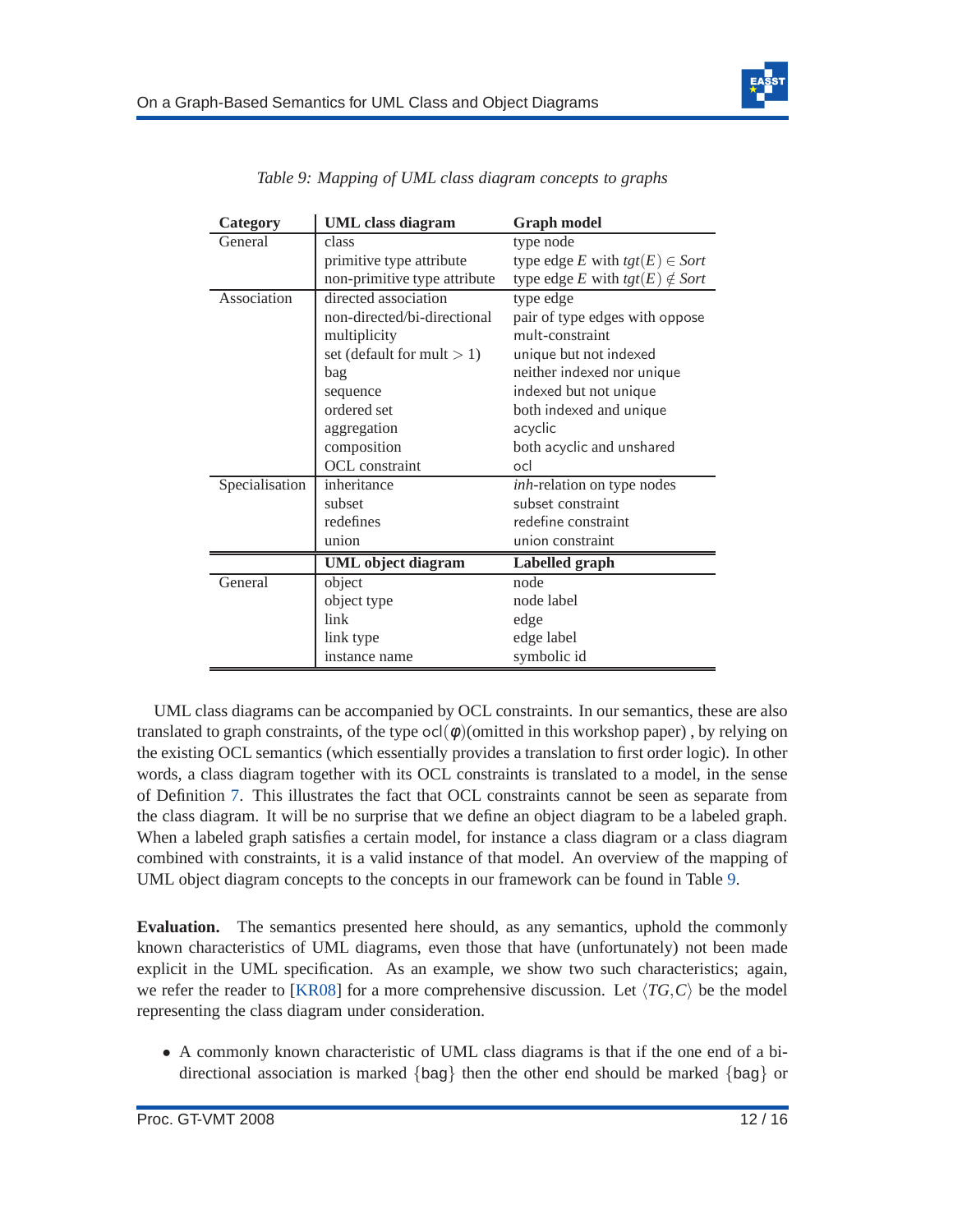

{sequence}. Likewise, if one end is an (ordered) set, the other end must be a set as well.

In our semantics, this situation arises when the bi-directionality constraint is combined with the uniqueness constraint. This UML characteristics then translates to the following "law" of graph constraints:

 $oppose(D, E) \Rightarrow (unique(D) \Leftrightarrow unique(E))$ 

• According to the UML specification, the acyclicity constraint should always be combined with bi-directionality: "Only binary associations can be aggregations" ([\[OMG05\]](#page-16-2), page 37). At the same time, only one end of this association can be marked as aggregate. This is in accordance with common sense, which says that a part cannot contain its container. In our framework this forbidden situation would occur when the acyclicity constraint is defined for both edges of a bi-directional association, i.e.:

oppose(*D*,*E*)∧acyclic(*D*)∧acyclic(*E*) .

In our semantics, there are no instances that would satisfy such a model; in other words, this combination of constraints is inconsistent (i.e., a contradiction).

These cases give confidence that the presented semantics really conforms to the intuition behind UML. On the other hand, our semantics does not support all UML aspects; in particular, the following are not included:

- Names of associations. Only the role names associated with the association ends are taken into account, because we consider these to be more important.
- N-ary associations, i.e. associations between more than two classes. These tend to occur very rarely in class diagrams; moreover, the UML specification itself treats them more like classes than like associations.
- Derived attributes or association ends. As the name suggests, these are derived values and need not be explicitly part of the formal representation.
- Navigability of associations. We feel that the directionality of the edges in the association pair provides enough information.
- Operations. These cannot be expressed by a static structure.

# <span id="page-13-0"></span>**5 Conclusions**

In this paper we present an elegant and simple semantics of UML class and object diagrams based on graph structures that are as close as possible to familiar notions in graph theory. The main insight used is that a UML class diagram cannot be treated as a simple type graph. It is a much richer structure, which is embodied in our framework by the use of (graph) constraints. The use of constraints also makes it possible to change the given semantics to include or exclude certain semantic elements. For instance, by disallowing the abstract class constraint type one can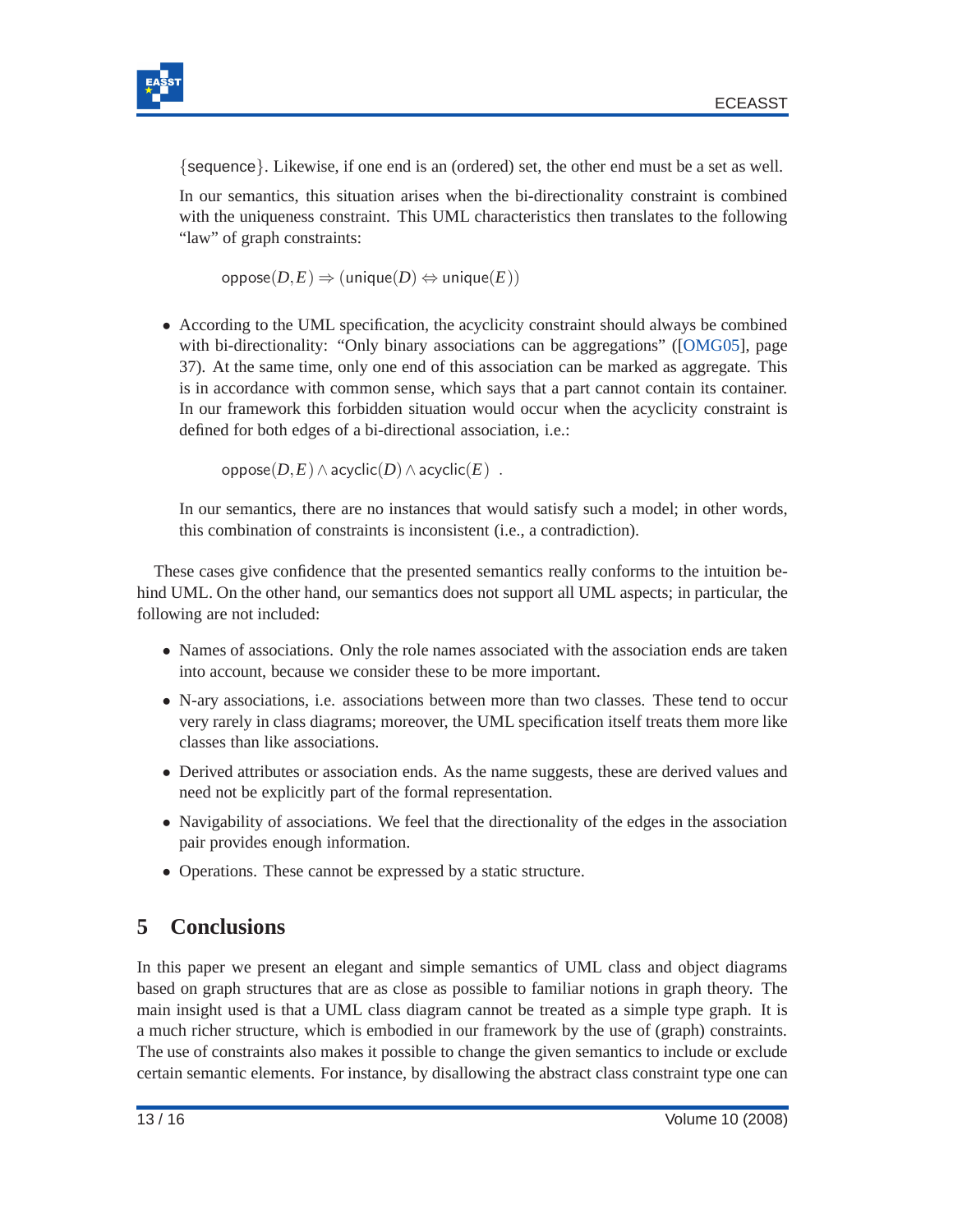

easily define class diagrams without abstract classes. Furthermore, our definitions do not only provide a semantics for both diagram types, but for the relationship between them as well.

As stated in the introduction, simplicity was one of our main guidelines. The only addition we made to the familiar notion of labelled graph is the edge indexing function, in order to capture ordered associations. We investigated (and rejected) several alternatives. The use of special "collection node types" makes the definition of instance graph much more complex. Another possibility is to use hypergraphs, but that in itself makes the model much more complex. A third option is to use special edges between the target nodes of an ordered association to represent the ordering, as we have done before in [\[KKR06\]](#page-15-5). The problem with this solution is that the ordering needs to be local not only to all edges of the given type, but also to the source node.

In the introduction we stated that the quality of models is determined by precision, consistency, and completeness. Our semantics provide a precise meaning to class and object diagrams. Furthermore, the consistency of a model, i.e. the existence of instances, can be checked using the given definitions. For instance, we can prove that a model with a bi-directional association that is an aggregate in both directions is inconsistent. Research into this "logic of UML models" has so far been scarce (see e.g. [\[MB07\]](#page-15-6)). The completeness of a model cannot be guaranteed by our semantics. However, the semantics themselves are more complete than any other graph-based semantics that we have found in the literature. For instance,  $[BELT04, KGKK02, LBE<sup>+</sup>07]$  $[BELT04, KGKK02, LBE<sup>+</sup>07]$  $[BELT04, KGKK02, LBE<sup>+</sup>07]$  $[BELT04, KGKK02, LBE<sup>+</sup>07]$  $[BELT04, KGKK02, LBE<sup>+</sup>07]$  $[BELT04, KGKK02, LBE<sup>+</sup>07]$  only visualise a type graph with inheritance as a UML class diagram, thus implying a graph-based meaning for class diagrams without actually defining an UML semantics. [\[VFV06\]](#page-16-1) includes attributes, associations, and inheritance, but not containment, multiplicity, abstract classes, or edge specialisation.

As a next step, we intend to investigate the integration of our framework with the existing theory of graph transformation. An important issue is to reconciliate our encoding of indexed edges with the requirements of algebraic graph transformations.

A final point we would like to make goes back to the introduction, and concerns the (scientific) merit of the type of effort we have undertaken in this paper. We believe to have achieved a simple, intuitive and workable graph-based semantics. The fact that UML was conceived over a decade ago and still no graph-based semantics with this degree of completeness had been presented (in contrast to other theoretical bases, e.g., [\[LB98,](#page-15-7) [Gei98,](#page-15-8) Öve99, [Kna99,](#page-15-9) [EK99,](#page-15-10) [DJPV02,](#page-15-11) [Ham05\]](#page-15-12)), indicates that our undertaking was not trivial. Moreover, there is a great need for such semantics, if ever model-driven engineering is to become a dependable method. We know that many of the ideas brought together in this work have been presented earlier; however, the strength of this contribution lies in the particular combination of these ideas. All in all, we believe that the result should be judged not only on novelty, but on completeness, adaptability, and usability as well. If there is no well-defined forum where this type of effort can receive recognition, there will be no incentive, and the gap between theory and practice may remain with us forever.

**Acknowledgements:** The research in this paper was carried out in the GRASLAND project, funded by the Dutch NWO (project number 612.063.408).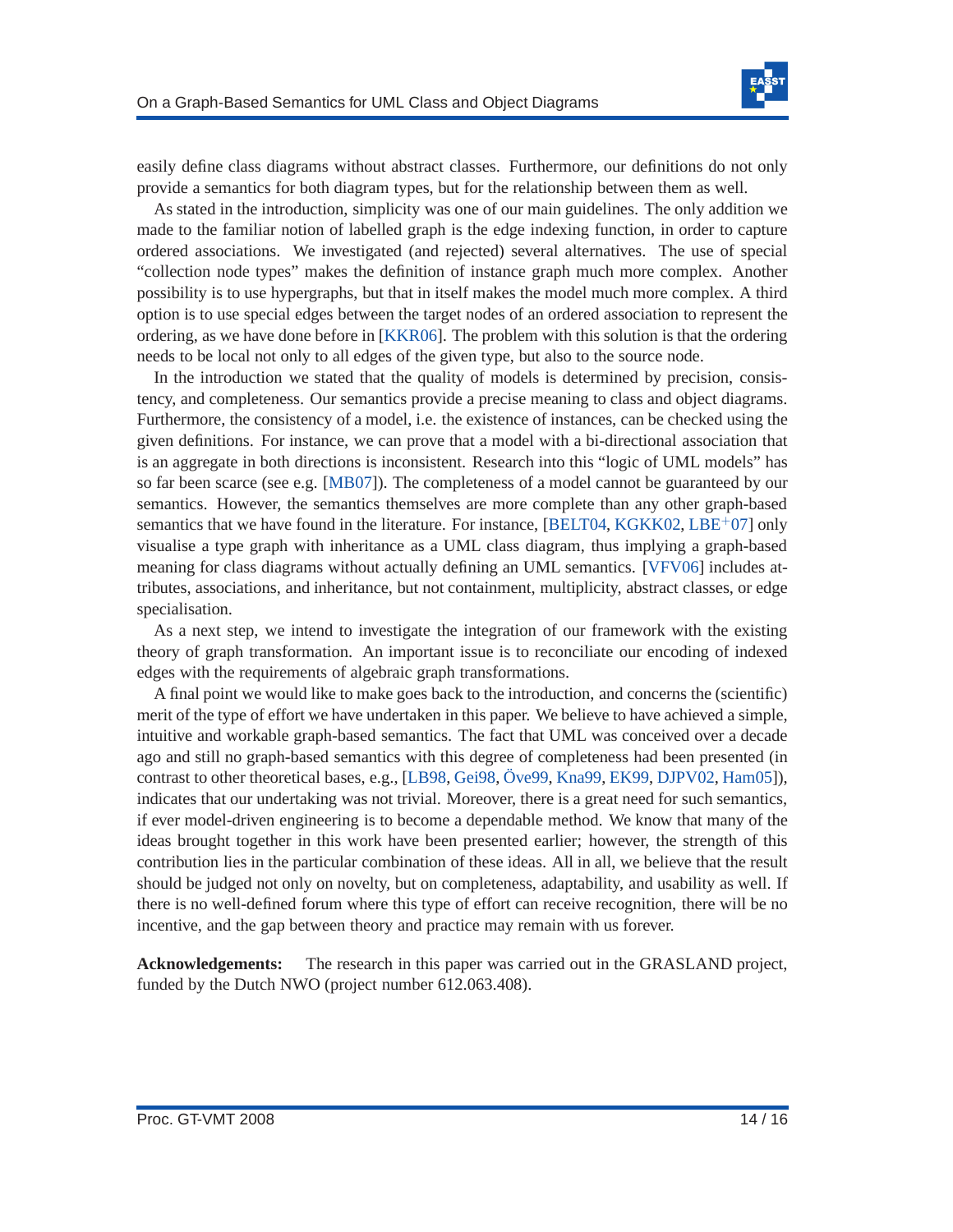



# <span id="page-15-0"></span>**Bibliography**

- [BELT04] R. Bardohl, H. Ehrig, J. de Lara, G. Taentzer. Integrating Meta-modelling Aspects with Graph Transformation for Efficient Visual Language Definition and Model Manipulation. In Wermelinger and Margaria (eds.), *Fundamental Approaches to Software Engineering (FASE)*. LNCS 2984, pp. 214–228. Springer, 2004.
- <span id="page-15-11"></span>[DJPV02] W. Damm, B. Josko, A. Pnueli, A. Votintseva. Understanding UML: A Formal Semantics of Concurrency and Communication in Real-Time UML. In Boer et al. (eds.), *Formal Methods for Components and Objects (FMCO)*. LNCS 2852, pp. 71–98. Springer, 2002.
- <span id="page-15-10"></span>[EK99] A. Evans, S. Kent. Core Meta-Modelling Semantics of UML: The pUML Approach. Pp. 140– 155 in [\[FR99\]](#page-15-13).
- <span id="page-15-4"></span>[EPT04] H. Ehrig, U. Prange, G. Taentzer. Fundamental Theory for Typed Attributed Graph Transformation. In Ehrig et al. (eds.), *ICGT*. Pp. 161–177. 2004.
- <span id="page-15-13"></span>[FR99] R. B. France, B. Rumpe (eds.). *UML'99: The Unified Modeling Language - Beyond the Standard*. LNCS 1723. Springer, 1999.
- <span id="page-15-8"></span>[Gei98] R. Geisler. Precise UML Semantics Through Formal Metamodeling. In Andrade et al. (eds.), *Proceedings of the OOPSLA'98 Workshop on Formalizing UML. Why? How?* 1998.
- <span id="page-15-12"></span>[Ham05] Y. Hammal. A Formal Semantics of UML StateCharts by Means of Timed Petri Nets. In Wang (ed.), *Formal Techniques for Networked and Distributed Systems (FORTE)*. LNCS 3731, pp. 38–52. Springer, 2005.
- <span id="page-15-2"></span>[KGKK02] S. Kuske, M. Gogolla, R. Kollmann, H.-J. Kreowski. An Integrated Semantics for UML Class, Object and State Diagrams Based on Graph Transformation. In Butler et al. (eds.), *Integrated Formal Methods (IFM)*. LNCS 2335, pp. 11–28. Springer, 2002.
- <span id="page-15-5"></span>[KKR06] H. Kastenberg, A. G. Kleppe, A. Rensink. Defining Object-Oriented Execution Semantics Using Graph Transformations. In Gorrieri and Wehrheim (eds.), *Formal Methods for Open Object-Oriented Distributed Systems (FMOODS)*. LNCS 4037, pp. 186–201. Springer, London, June 2006.
- <span id="page-15-9"></span><span id="page-15-3"></span>[Kna99] A. Knapp. A Formal Semantics for UML Interactions. Pp. 116–130 in [\[FR99\]](#page-15-13).
- [KR08] A. Kleppe, A. Rensink. A Graph-Based Semantics for UML Class and Object Diagrams. Ctit technical report TR-CTIT-08-06, Department of Computer Science, University of Twente, Jan. 2008. <http://eprints.eemcs.utwente.nl/11963/>
- <span id="page-15-7"></span>[LB98] K. Lano, J. Bicarregui. Semantics and Transformations for UML Models. In Bézivin and Muller (eds.), *The Unified Modeling Language (UML)*. LNCS 1618, pp. 107–119. Springer, 1998.
- <span id="page-15-1"></span>[LBE+07] J. de Lara, R. Bardohl, H. Ehrig, K. Ehrig, U. Prange, G. Taentzer. Attributed graph transformation with node type inheritance. *Theoretical Computer Science* 376(3):139–163, May 2007.
- <span id="page-15-6"></span>[MB07] A. Maraee, M. Balaban. Efficient Reasoning About Finite Satisfiability of UML Class Diagrams with Constrained Generalization Sets. In Akehurst et al. (eds.), *Model Driven Architecture: Foundations and Applications (ECMDA-FA)*. LNCS 4530, pp. 17–31. Springer, 2007.